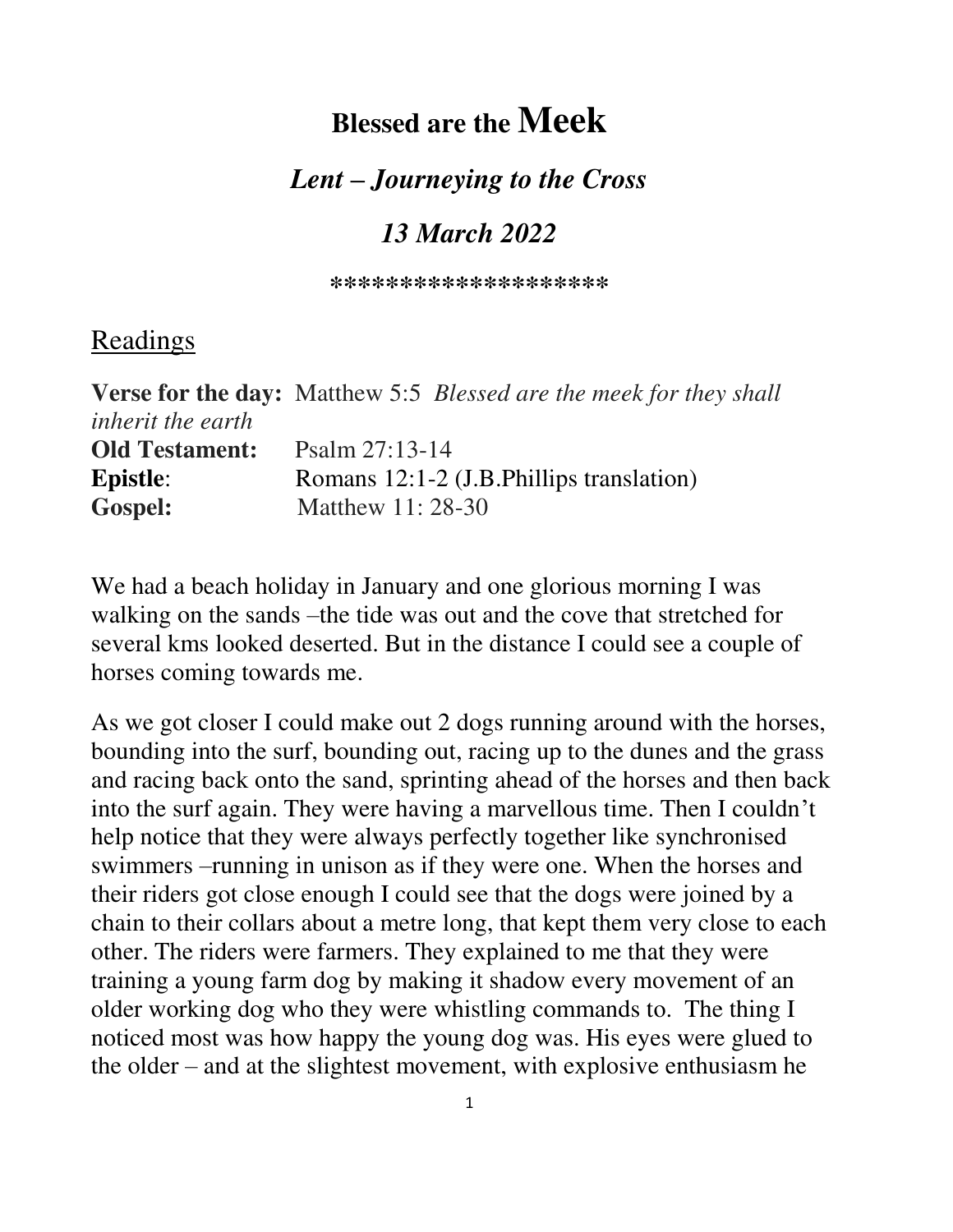would perfectly follow whatever the other dog did. When they bounded off I could see that the chain was slack because the young dog was so close to the other that there was no tension or resistance in it.

Jesus said - *Come to me, all you who are weary and burdened, and I will give you rest. Take my yoke upon you and learn from me, for I am gentle* (or *meek*) *and humble in heart, and you will find rest for your souls. For my yoke is easy and my burden is light.<sup>1</sup>*

He is using a familiar example from everyday life of his time, of a younger ox being bound to the older by the imposition of a heavy beam of timber (yoke) across the shoulders that gave the younger no choice but to follow the older. Like the young dog, these cattle were in a working relationship but a relationship that was imposed on them with no freedom of choice. These animals had been made to submit to their situations by their masters.

Using this example, Jesus offers a relationship to his listeners that is in distinct contrast because what he is offering is a relationship that begins as a matter of choice not compulsion.

 *……….Come to me.* 

His invitation is to participate in the Divine presence by surrendering to it. Participation in this relationship is therefore a matter of choice.

Jesus is thus gentle and whilst knowing that what he has to offer would be of great benefit and help he does not force or compel acceptance. He is deeply respectful of the God given human attribute of freedom to choose. He is a meek leader.

**<sup>1</sup>** Matthew 11:28-30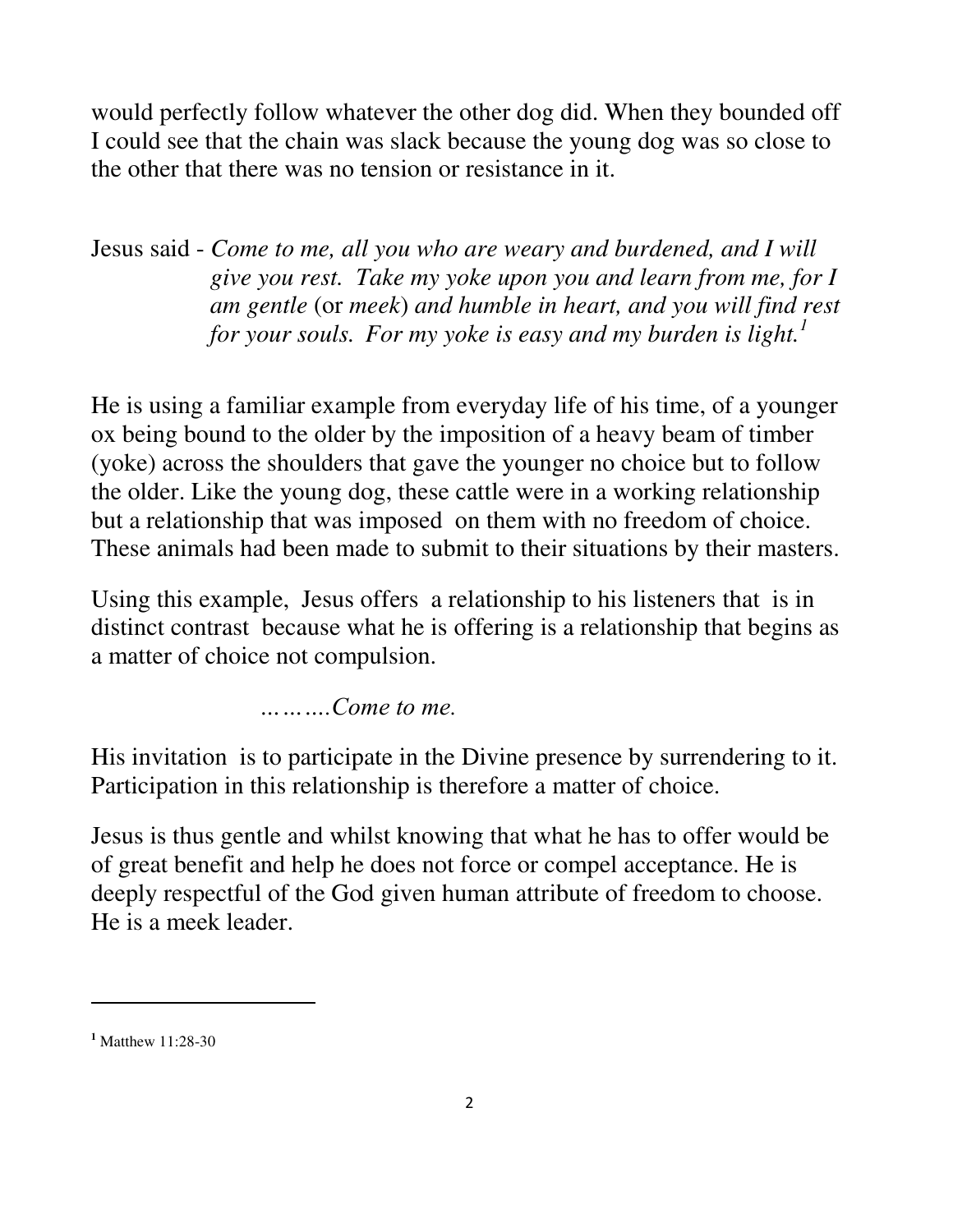Meekness and gentleness in the context of faith are interchangeable words. Meekness is not weakness.<sup>2</sup>

A meek and gentle person has a deep awareness of who they are in God's sight, a deep awareness of God's grace in their lives and so becomes a person who desires the same for others.

And so a meek and gentle person is a humble person who will seek to bring others into the same self assurance and peace that they have found for themselves by loving God. Such a person is a leader of others.

And look at who Jesus is making this invitation to.

……*all you who are weary and burdened.* 

The people on his mind are those who are worn out and tired of trying to make sense of things that don't seem right, who struggle from day to day in all sorts of ways and are empty of joy and have lost hope, who might be constantly worrying about their loved ones, who might be wrestling with anger and outrage at unfairness and injustice, drained of energy: always stressed.

Jesus is offering a relationship in which in all the tumblings of life that wear us out, there can be relief, rest, replenishment and healing for the soul. Jesus is a mental health therapist !

Jesus has just come out of 40 days in the wilderness and begins to preach, proclaiming according to Matthew …*Repent* (meaning turn around and change direction)*, for the kingdom of heaven has come near<sup>3</sup>….* and the Sermon on the Mount gives a foundation of explanation to this. His people

<sup>2</sup> Commentators explain that in original language *meekness* refers to inward attitudes of a person who does not resort to retaliation and selfjustification even if entitled to. One who controls and disciplines their inclinations to be angry, retaliate or bear resentment replacing these with gentleness and guidance – is meek. It implies a humble and high level of self awareness. See too Ps 37:8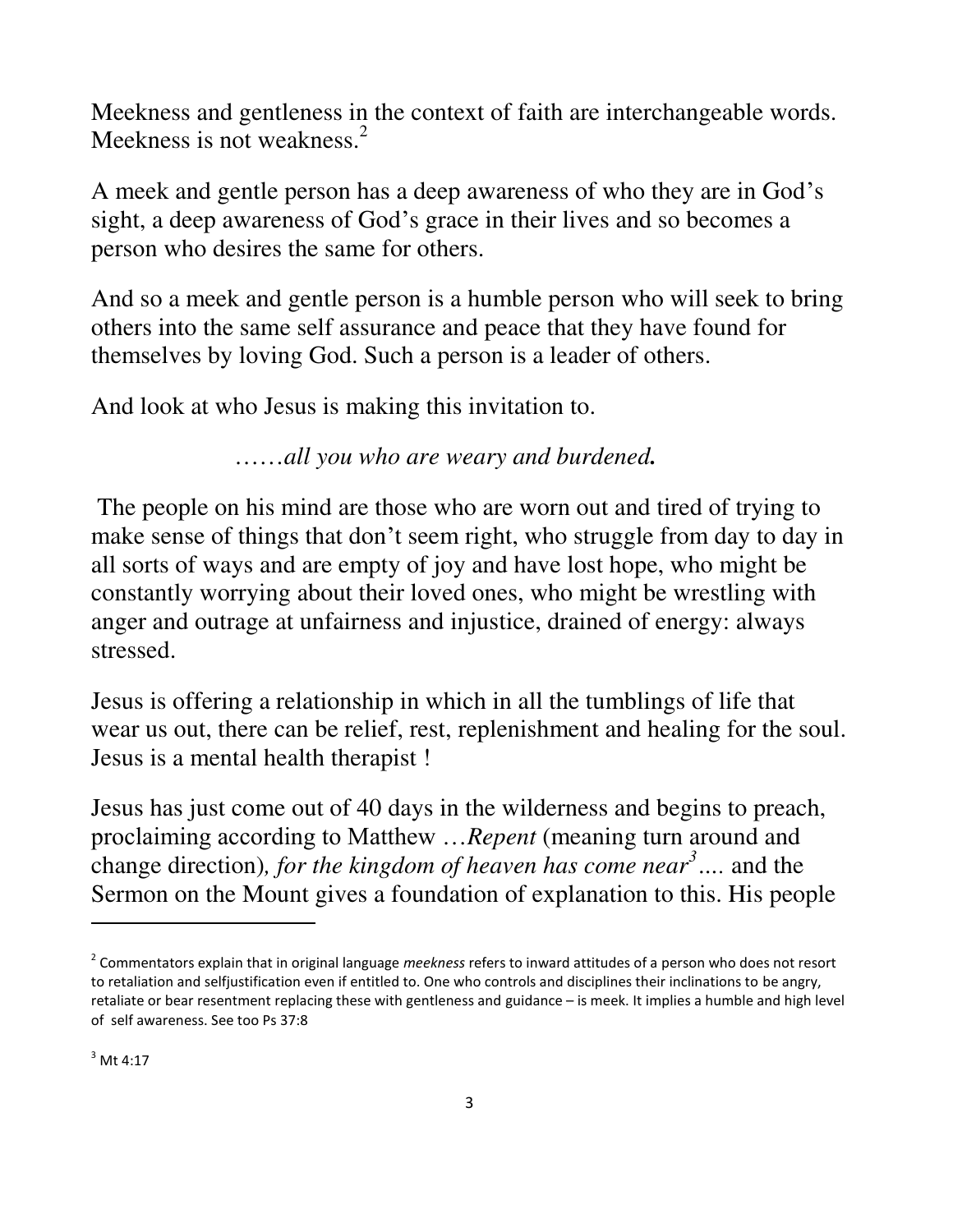lived in stressful times for in their religious hierarchy and practices there was prejudice, injustice and discrimination, - and in their political structure there was military occupation and oppression. In this context Jesus teaches about the happiness and blessing that ought to be the experience of people in all sorts of circumstances. For example, take those who mourn. Amongst his listeners there would have been mothers still in mourning after 30 years from the shock and horror of having Herod's constables burst into their houses to slaughter their little 2 year old sons. The beatitudes are words of encouragement to people of the day, recognizing that there always will be those who are in dark places and also that there always will be people of unique virtue as well. Then he teaches about rejoicing in persecution, insults and abuse, - and about giving things away to help others, and turning the other cheek to someone who assaults you, and to top it all – loving your enemies ! This is a change in direction for how to live like none other, and to many it made no sense.

#### Lets's take the beatitude for today – *blessed are the meek* (gentle) *for they shall inherit the earth<sup>4</sup>*

The meek person is able to possess the blessings of a day, to look at what is before them and around them from day to day with humble gratitude and an appreciation of the good and the beautiful that can be found both in people and in creation. Being meek enables one to see through lenses that filter out the dark and let in the light and in this way the meek can be thankful for life. The meek are able to live in a rumpled world with positivity, belief, hope and optimism.

The meek thus possess the power to love their life here and now without letting the wonders of God be obliterated by weariness, sorrow, anger, frustration and confusion.

In that sense – the meek inherit their earth.

 $<sup>4</sup>$  Mt 5:5</sup>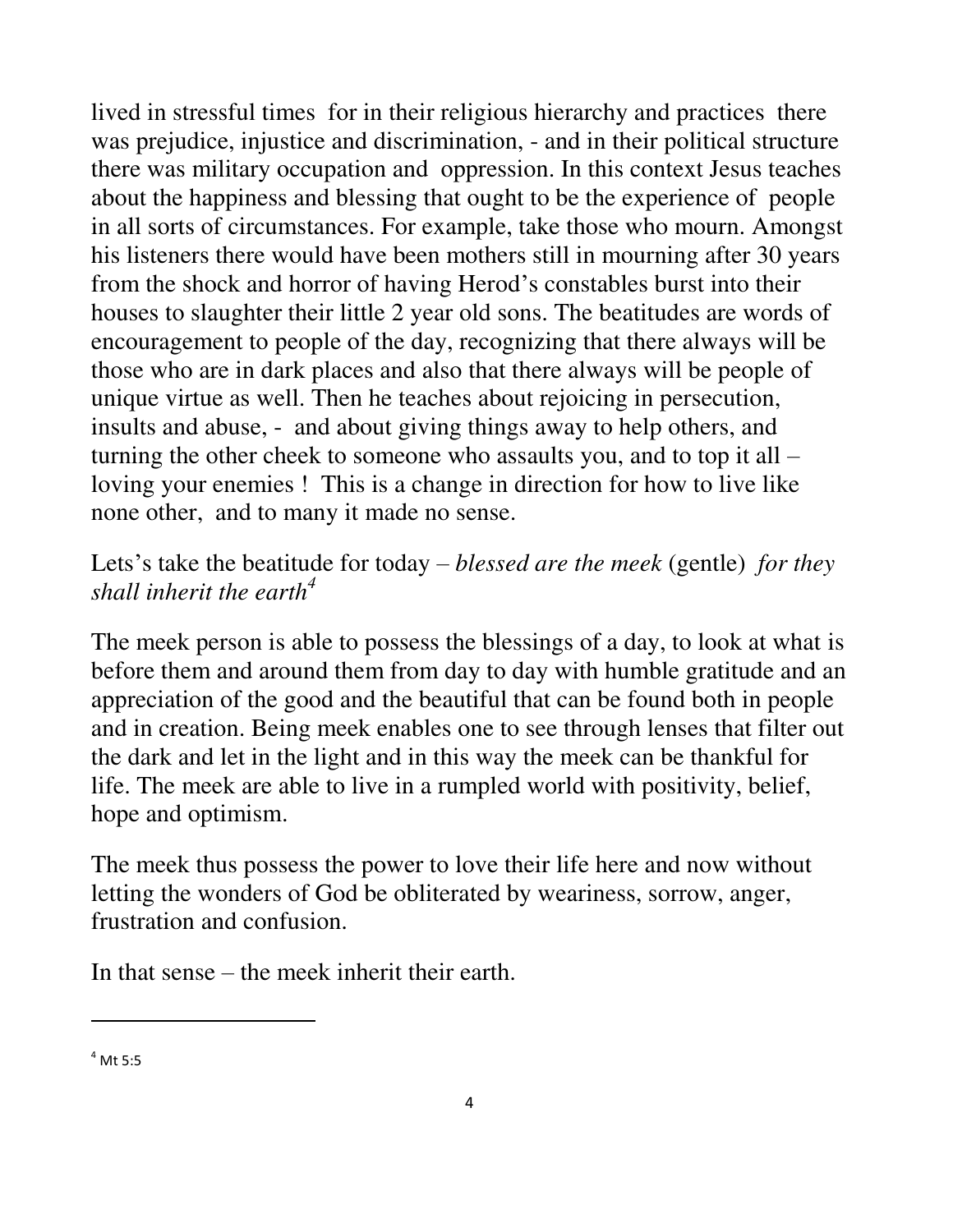But there is the prophetic sense too in what Jesus is teaching.

The blessedness and happiness promised by him in these verses is pointing futuristically to the time when the kingdom of heaven is not just near, but is here !! Praise God for the good news that in the Cross Jesus renders evil powerless, breaks down the walls of human arrogance, selfishness and cruelty and opens the way for a new order where the earth and all of life will be forever in the gentle but firm hands of the meek.

How the world today is crying out for meek leaders.

Lent reminds us of the 40 days that Jesus spent in the wilderness  $-$  a time in which he would have plumbed the depths of who he was and what God's purposes were for his life. He had to reach the point where by his own choice he would willingly surrender to God and become as one with God, a claim that he himself would soon make to his listeners.<sup>5</sup> Don't think his surrender to the Father's will would have come easily for throughout those 40 days the cross would have been standing tall in his mind. There was a foreboding consequence that he was committing to as he fasted and prayed in the wilderness – the ultimate consequence of laying down his life. St Paul recognized this:

……*being found in appearance as a man, he humbled himself by becoming obedient to death – even death on a cross!<sup>6</sup>*

So Lent can be a time for us to seek to know God better and drill down through the layers of our lives so that we can know ourselves better and commit to fresh or deeper surrender as we journey further. We can bring out into the open before God, our traits of independence and willfulness, and those things we keep secret or push away, and find the blessing of relief and comfort that is promised. The young dog had learned to stop

l

 $^5$  John 10:30

 $^6$  Phil 2:8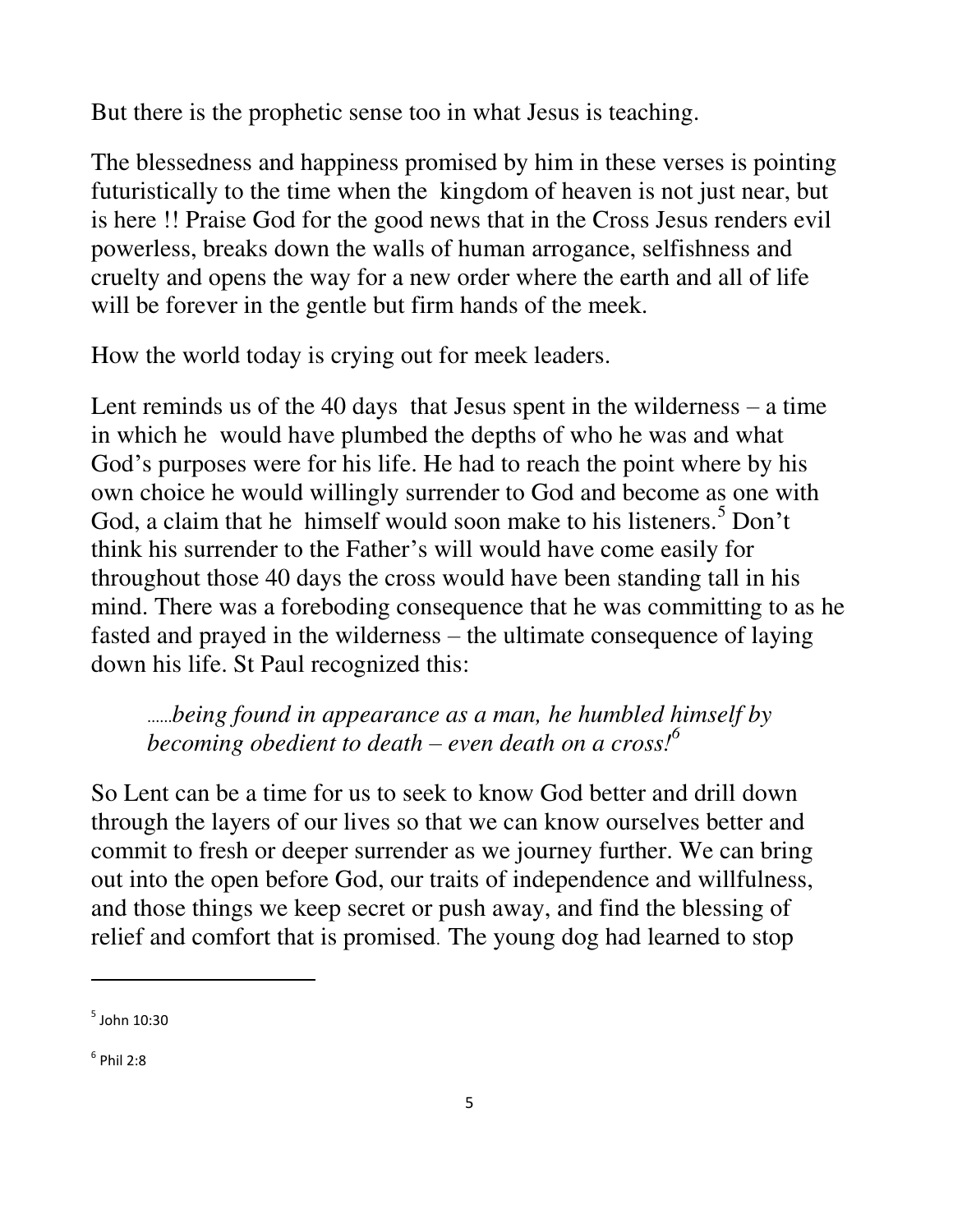tugging at the chain and be close to the leader. The key to discovering the relief and comfort that Jesus offers is to stop straining at the chain, to surrender the levels and layers of one's life, but always remembering that the path of such surrender lasts throughout all our days. We are work in progress. Lent is a good time to remember this.

Trying to be meek so that we can be blessed, like trying to be humble or trying to be loving, will always leave us disappointed and stressed because it will feel as if it is up to us to create the relationship with Christ that we seek, and we fail. Whilst there is nothing wrong with putting in effort by trying our very best to improve (after all we are asked to love with all our strength), we mustn't think that our efforts will create the relationship. Remember that being in a relationship with Christ is an antidote to stress. Jesus affirmed in his invitation to come, that the relationship we seek already exists as the gift of God. We do not have to create it. If it was up to me that could be dangerously close to putting me back in the centre and making it all about me! Our work and efforts to be Christ-like should not be so as to get us blessed, but as a thank offering for being blessed. We follow Jesus not to be blessed. We follow Jesus because we are blessed.

The young dog had learned that there was no effort in following when he kept close to the lead dog and because of his closeness he behaved just like the leader. Surrendering to Jesus immerses us in his presence so that we might behave as he does

without even knowing it. Being close to Jesus is like being soaked in a marinade that flavours our attitudes and seeps into our spiritual DNA so that we bring difference to the way we live, like salt and light, without even knowing it. Dallas Willard puts it this way<sup>7</sup>:

*The kind of people who have been so transformed by their daily walk with God that their good deeds naturally flow from their character* 

<sup>7</sup> *The Divine Conspiracy* : Willard, Fount Press, Ch 6 "Don't let the left hand know"